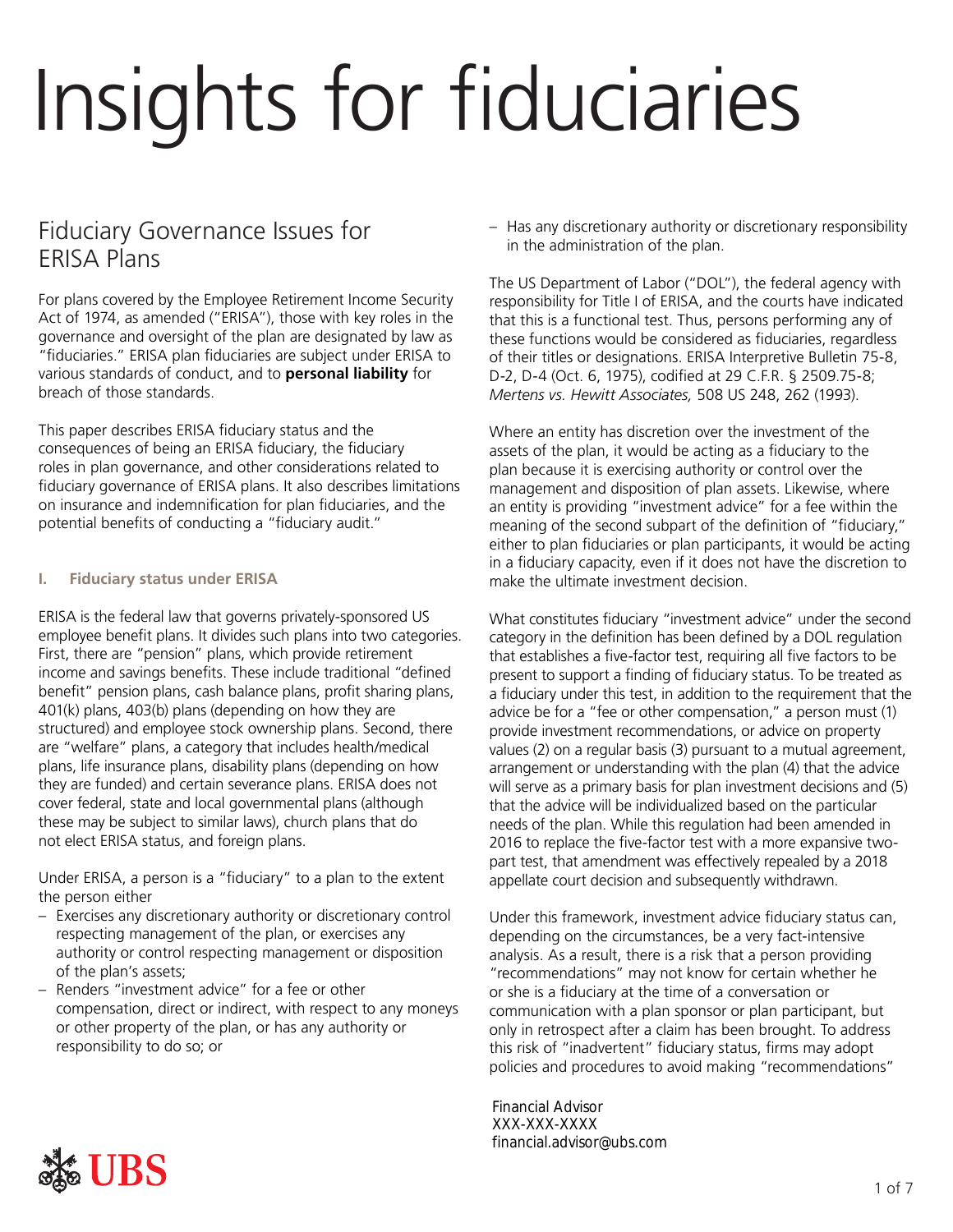or otherwise avoid providing "advice" as defined under the five-factor test—generally by not meeting one or more factors, such as by denying any mutual "agreement" with the plan or participant or not providing recommendations that are "individualized" to the needs of the plan or participant—or assume they will likely be providing "recommendations" and structure their products and services accordingly—including, where necessary, to comply with any necessary prohibited transaction exemption, as discussed further below.

#### **II. Consequences of being an ERISA fiduciary**

An ERISA fiduciary is subject to standards of conduct in carrying out its responsibilities to the plan. These standards, found in section 404(a)(1) of ERISA, require that a fiduciary:

- A.Act for the exclusive purpose of providing benefits to plan participants and their beneficiaries and defraying reasonable expenses of administering the plan—a duty of loyalty;
- B. Act with the "care, skill, prudence and diligence under the circumstances then prevailing" as a "prudent man acting in a like capacity and familiar with such matters would use" in like circumstances—a duty to act prudently;
	- This is commonly viewed as a higher standard than the basic "prudent man" rule that was generally used in state trust law prior to ERISA, being more in the nature of a "prudent expert" standard by referring to a prudent man "familiar with such matters."
- C. Diversify plan investments so as to minimize the risk of large losses, unless under the circumstances it is "clearly prudent" not to do so (this rule does not apply to investments by an individual account plan in employer stock); and
- D. Act in accordance with the plan's governing documents (interpreted to include investment policies and guidelines), insofar as such documents are consistent with ERISA.

These basic standards of conduct are supplemented by prohibited transaction rules. Those rules prohibit a fiduciary from causing the plan to engage in certain types of transactions with persons who have specified relationships to the plan, known as "parties in interest." In addition, they prohibit a fiduciary from engaging in selfdealing and other conflicts of interest using plan assets. Because of the broad scope of the prohibitions, ERISA

provides several exemptions and an exemption process administered by DOL. The exemptions are specific to particular transactions or parties, and are generally subject to a number of conditions that limit their availability.

A fiduciary who breaches the standards of conduct or prohibited transaction rules (absent an exemption) is personally liable to make good to the plan any resulting losses, and to restore to the plan any profits the fiduciary made through the use of plan assets. In addition, courts have the authority to impose other equitable or remedial relief, such as barring the breaching fiduciary from any future role as a fiduciary to ERISA plans. If DOL is involved in a lawsuit or settlement, it can impose a civil penalty on the breaching fiduciary of up to 20% of the amount recovered for the plan. Where the breach includes a nonexempt prohibited transaction involving a retirement plan, an excise tax is imposed on the party dealing with the plan (which may or may not be the fiduciary) of 15% of the amount involved per year until the transaction is corrected, and an additional 100% of the amount involved if the transaction is not corrected.

A plan fiduciary also may be subject to liability as a co-fiduciary for another fiduciary's breach, if the first fiduciary either (1) knowingly participates in, or knowingly undertakes to conceal, the other fiduciary's breach; (2) fails to comply with his or her own fiduciary responsibilities, enabling the other fiduciary to commit a breach; or (3) knows of the other fiduciary's breach but fails to make reasonable efforts under the circumstances to remedy the breach.

#### **III. Plan governance—fiduciary roles**

ERISA requires that each plan document provide for one or more "named fiduciaries" who are to be responsible for the operation and administration of the plan. A "named fiduciary" is defined as a fiduciary who is named in the plan document, or who is identified as a fiduciary pursuant to a procedure specified in the plan document by the employer or employee organization (i.e., a union) with respect to the plan. In practice, many plan documents specifically identify a particular party, such as the trustee or a plan committee, as the named fiduciary of the plan. Under the statute, though, any fiduciary named in the plan document would be a "named fiduciary" even if not identified as such.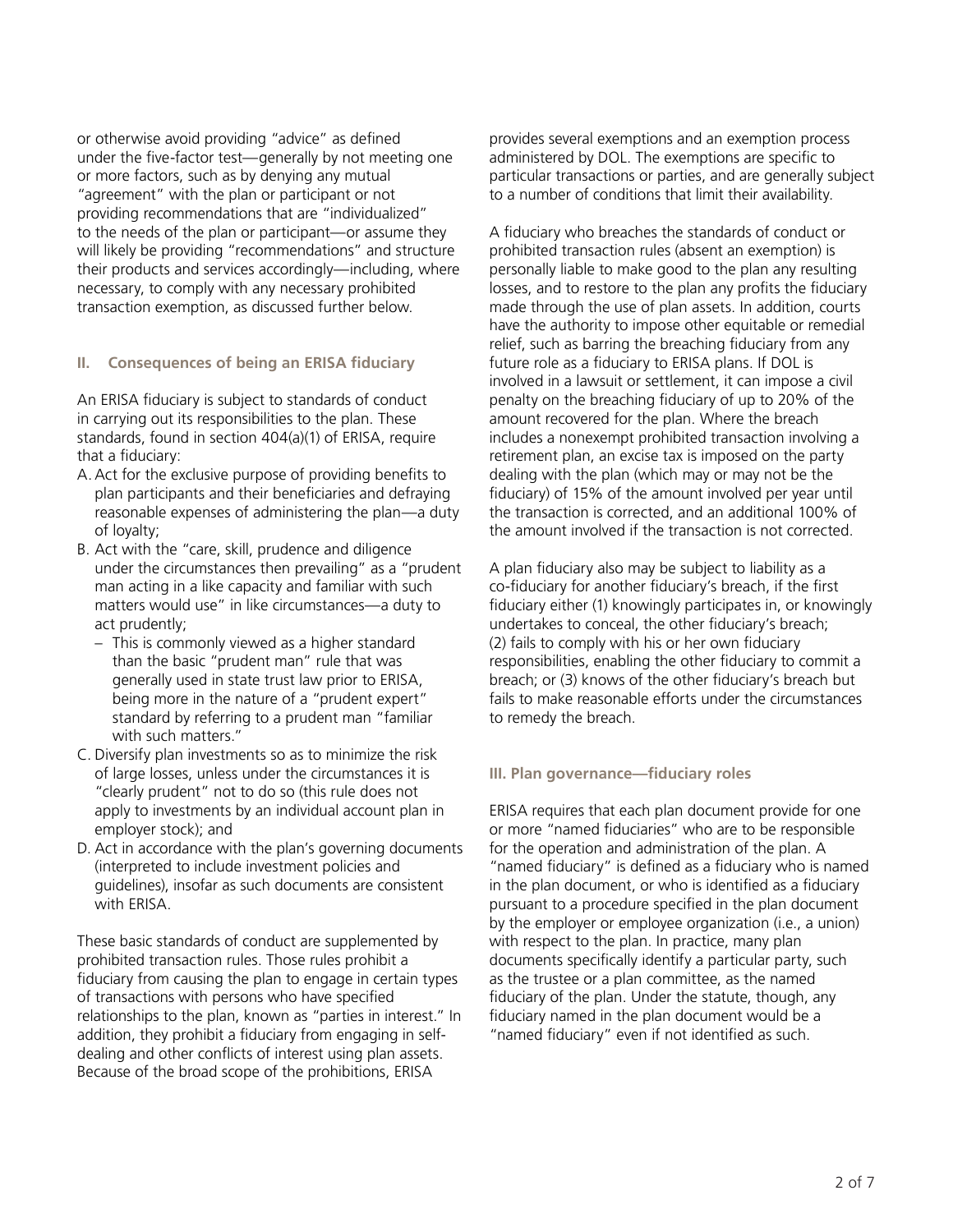The principal fiduciaries to a plan are the plan administrator and the plan trustee, one or both of whom are typically identified as the plan's "named" fiduciaries. A plan administrator, who is generally responsible for all administrative aspects of the plan's operation, is defined by ERISA as the person designated as such by the plan document or, in the absence of such a designation, the plan sponsor. The role is often delegated by the plan sponsor to a committee. The term "trustee" is not defined, but ERISA requires, with certain limited exceptions, that all assets of a plan be held in trust by one or more trustees. The trustee must be named in the trust instrument or plan document, or be appointed by a named fiduciary. For ERISA plans, the trustee is typically either a corporate entity with trust powers, such as a bank, or an individual or group of individuals (such as the board of trustees of a Taft-Hartley plan). Despite the functional test generally used to determine fiduciary status under ERISA, DOL takes the position that a plan administrator or trustee, by the very nature of its position, has "discretionary authority or discretionary responsibility in the administration" of a plan and is therefore necessarily a fiduciary. ERISA Interpretive Bulletin 75-8, D-3; ERISA Advisory Opinion 97-15A, at 3 (May 22, 1997).

Fiduciaries may not assign or delegate their fiduciary responsibilities to others, except as specifically provided for in ERISA. ERISA permits trustees to allocate specific responsibilities among themselves, in which case a trustee is generally liable only for his or her own areas of responsibility. In addition, a plan may provide procedures for allocating fiduciary responsibilities among named fiduciaries, and for named fiduciaries to designate persons other than named fiduciaries to carry out fiduciary responsibilities. For example, if, under a plan document, a single fiduciary committee is identified as the named fiduciary to oversee all aspects of the plan, that committee could, in accordance with plan procedures, allocate plan administration fiduciary responsibilities to one sub-committee and plan investment fiduciary responsibilities to another subcommittee, or designate the plan sponsor's finance department to carry out investment oversight responsibilities. If such an allocation or designation is made, the named fiduciary is not liable for the acts of the other fiduciaries or its delegees unless the named fiduciary violated the ERISA fiduciary standards of conduct in making or continuing the allocation/ delegation (or as a co-fiduciary).

Fiduciary responsibilities to manage and control plan assets are subject to more specific allocation/delegation provisions. The general rule under ERISA is that plan assets are to be managed by the plan's trustee. This is subject to three exceptions:

- 1. *Where the plan expressly provides that the trustee is subject to the direction of a named fiduciary who is not a trustee.* Under these arrangements, the named fiduciary is often a committee that is designated as the plan's named fiduciary for investment matters. The trustee functions as a "directed" trustee, with an obligation to follow the "proper" directions of the named fiduciary that are made in accordance with the terms of the plan and which are not contrary to ERISA. This means that the trustee retains some residual level of responsibility for plan investments, to determine that the directions it receives are "proper," although there is only limited guidance as to the scope of that responsibility.
- 2. *Where authority to manage plan assets is delegated to one or more investment managers appointed by a named fiduciary*. Under these arrangements, the named fiduciary—often a plan committee—typically takes responsibility for determining an overall investment policy and asset allocation, and then retains investment managers to manage portions of the asset allocation in accordance with the investment policy.<sup>1</sup> The trustee takes directions regarding plan investments from the investment managers, and has no fiduciary responsibility for those investments (other than potential liability if it knowingly participates in or attempts to conceal another fiduciary's breach).

Where an investment manager has been appointed, the appointing party has a fiduciary obligation to oversee and monitor the performance of the investment manager, and to take steps to terminate the manager if the manager's performance does not meet appropriate standards. The appointing party further has a responsibility to periodically review the manager's fees to determine that they continue to be reasonable, and if not, to renegotiate them (subject to the terms of the investment management agreement). If the trustee is the appointing party, then, despite the general rule limiting the trustee's role where an investment manager has been appointed, these responsibilities fall on the trustee.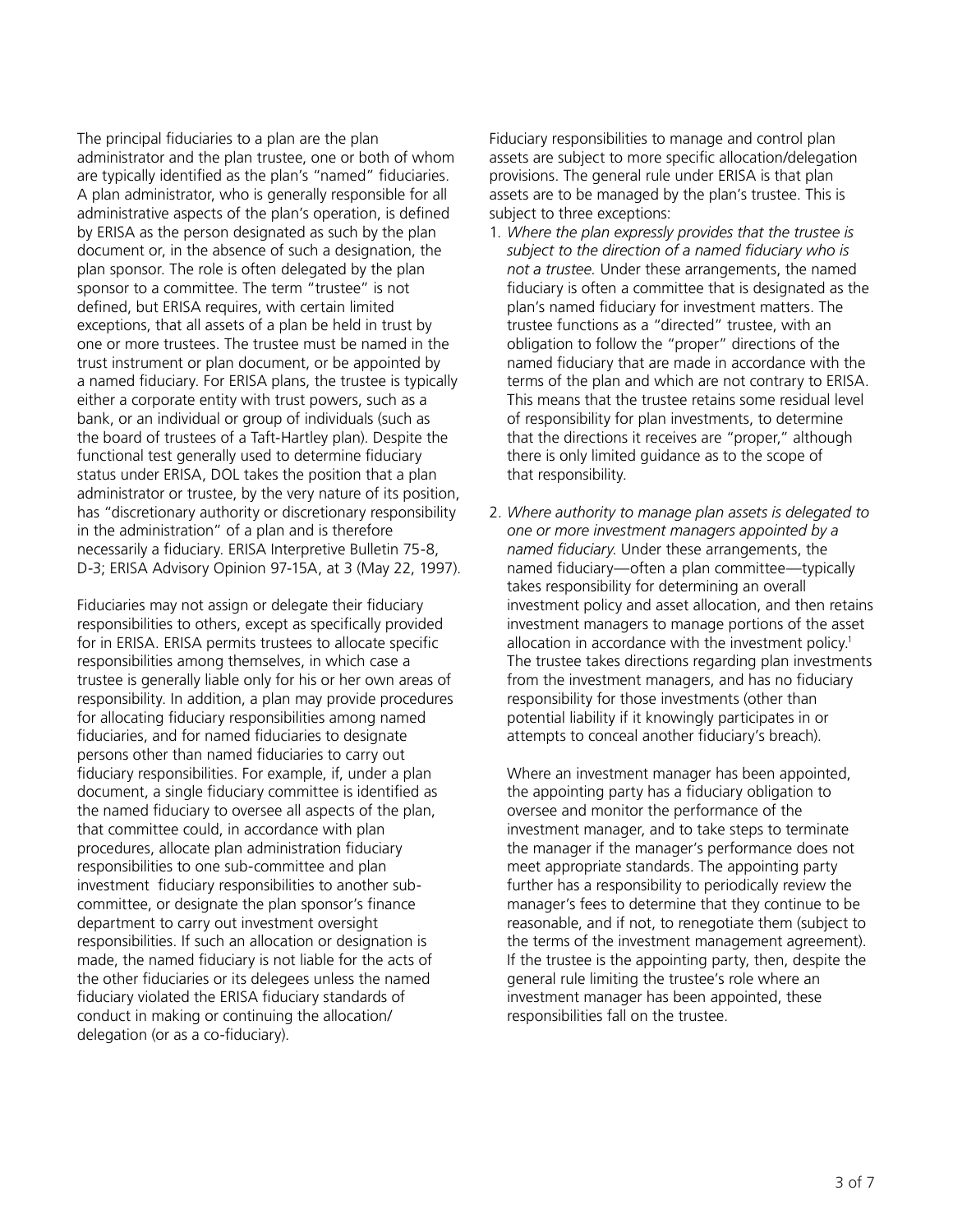1 Another approach, becoming increasingly common, is for the plan sponsor or plan committee, as named fiduciary, to appoint an investment manager to take on a so-called "outsourced chief investment officer," or "OCIO," role, with responsibility for all of the plan's assets. The effect is to outsource all investment management responsibility with respect to the plan subject, as noted in the text, to the appointing party's oversight responsibility.

3. *Where plan participants are responsible for directing the investments of their individual plan accounts.* ERISA section 404(c) establishes an exception to the ERISA fiduciary responsibility rules where plan participants direct the investment of the assets of their individual plan accounts, subject to several conditions and special rules. (See the paper entitled "Insights for Fiduciaries: Participant-Directed Plans Under ERISA.") It is often argued based on this provision that the plan fiduciaries—the named fiduciaries, the trustees, etc. have no fiduciary responsibility for participant-directed plan investments. DOL and several courts have taken the position that while ERISA section 404(c) plan fiduciaries have no liability for losses that result solely from participant investment decisions, they do remain responsible as ERISA fiduciaries for prudently selecting plan investment options and making disclosures to participants about those options. An open question is whether there are similar protections from fiduciary liability for a participant-directed plan that does not comply with the ERISA section 404(c) requirements, with one court suggesting that such protections may apply.

Where a plan committee is assigned or delegated a fiduciary role under the plan, it is important to clearly define the committee's roles and responsibilities. This is typically done through a committee charter. The charter can address such matters as the committee's formation and membership, how changes are made to the membership, how the committee makes decisions, who has authority to act for the committee, how committee expenses are to be paid, the use of support staff (e.g., to review initial benefit claims, leaving the committee to review only appeals, or to meet periodically with investment managers), and the specific areas for which the committee is responsible. For example, for a plan's investment committee, the charter may describe the committee's responsibilities for selecting investment managers or plan investment options and provide for the committee to hold meetings periodically to review

investment performance, as well as the standards such as benchmarks to use in evaluating performance.

For a plan committee to be able to demonstrate that it has engaged in a prudent process and otherwise complied with its obligations under the committee charter and as an ERISA fiduciary, it is important for the committee to document its activities. This documentation typically takes the form of committee meeting books, which contain the information the committee reviews or otherwise considers at its meetings—such as reports on the investment performance of the plan's investment options—and meeting minutes, which describe the committee's consideration of the information presented at the meeting, any decisions made (such as to remove an investment option), and the basis for these decisions. Documentation such as meeting minutes is particularly important in the event of a later challenge, such as a lawsuit, as the individuals who served on the committee at the time of the challenged actions may no longer be available to describe or otherwise defend their actions.

In many cases it is counsel to the plan, or a plan designee who is involved with the administration of the plan, who takes the minutes at a committee meeting. Minutes can create significant liability for plan fiduciaries and they may not be protected by the attorney-client privilege in the event of litigation, so it is generally recommended that counsel be involved in the drafting and review of the minutes, as they are better positioned to identify any potential issues and concerns.

#### **IV. Plan governance—other roles and responsibilities**

Several service providers play key roles in the management and operation of an ERISA plan, depending on the type of plan. Under certain circumstances, some of these service providers may be treated as plan fiduciaries and subject to the ERISA fiduciary responsibility rules.

– *Recordkeeper:* A recordkeeper is a service provider that keeps records of benefits due under the plan (for a defined benefit plan) or the balances held in individual plan accounts (for a defined contribution plan). For a defined contribution plan, such as a 401(k) plan, this role also includes tracking plan investments and vesting for each individual account, as well as beneficiary designations and plan loans.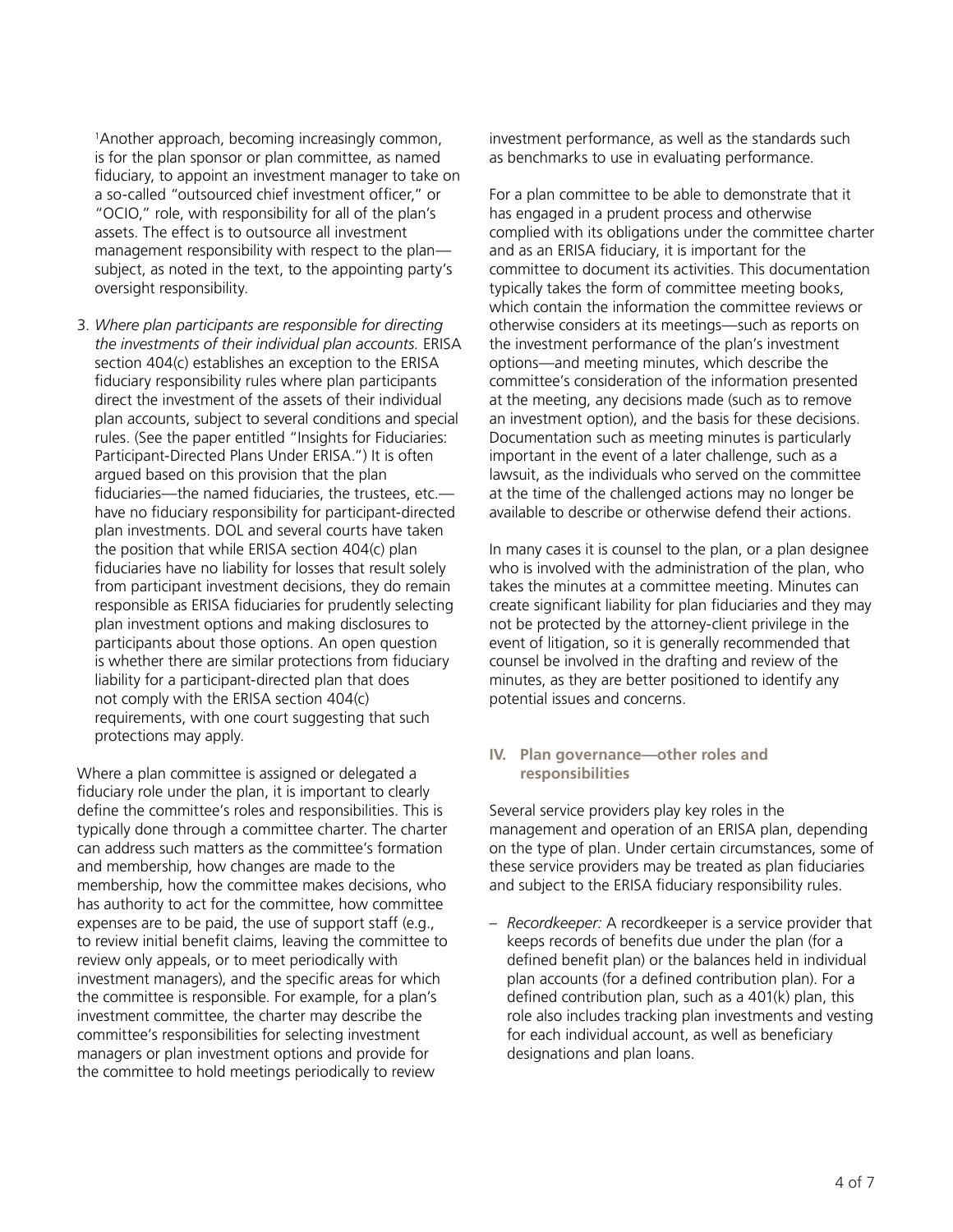If all the recordkeeper does is recordkeeping, it should not be an ERISA fiduciary. Questions can arise where the recordkeeper also has a role in the selection of plan investment options. Some recordkeepers make available a platform of investment funds designed to cover the major asset classes and investment styles, and may additionally provide pre-selected packages of investment options drawn from the funds on that platform. If the recordkeeper goes a step further and offers fiduciary investment advice on fund selection and monitoring—some in fact specifically acknowledge fiduciary status—then it could be treated as an ERISA fiduciary to the extent of that role. If the recordkeeper is a fiduciary, then it is obligated (as is any ERISA fiduciary) to avoid conflicts of interest in connection with fund selection and monitoring, such as could arise in selecting its own proprietary funds (or those of an affiliate) or non-proprietary funds that pay it 12b-1 or other fees, absent a fee offset or compliance with a prohibited transaction exemption.

- *Actuaries:* An actuary is typically retained by a defined benefit plan to calculate the plan's projected benefit liabilities and funding needs. In this role, it should not be an ERISA fiduciary. However, some actuaries may also offer investment consulting services, which can include providing the type of investment advice that can make a person an ERISA fiduciary. If so, then both the actuary and the plan fiduciary should be aware of which role the actuary is taking in particular interactions with the fiduciaries, to make a clear separation between the two services.
- *Custodian:* A plan's custodian holds plan assets in its care and control on behalf of the plan. The custodian is typically a bank or trust company, and may also be a broker-dealer or securities depository that holds title to securities owned by the plan.

Traditionally, a custodian of plan assets has not been considered an ERISA fiduciary, because the custodian has no investment discretion over the assets it holds. However, some cases have taken the position that a person can be a fiduciary merely by having "control" of plan assets, even absent discretion. Still, it is not clear if that in itself is a problem, as it would normally take an exercise of discretion by the custodian, such as misappropriating the assets it holds, to lead to a

fiduciary breach. Even if it does not breach a fiduciary duty itself, though, being a fiduciary can expose the custodian to liability as a co-fiduciary for another plan fiduciary's breach.

– *Third-Party Administrator ("TPA"):* A TPA is an entity that carries out plan administrative functions on behalf of the formally-designated plan administrator, such as processing benefit claims and plan loans. It also may maintain plan records, in the same manner as a recordkeeper.

Whether a TPA is an ERISA fiduciary depends on its specific responsibilities. A TPA that processes claims but lacks final decision-making authority for claims appeals normally is not considered an ERISA fiduciary. If the TPA does decide claims appeals, then, according to many courts and DOL, the TPA would be an ERISA fiduciary, because making final claims decisions is considered to be discretion over plan administration that is treated as a fiduciary activity.

#### **V. Insurance and indemnification**

ERISA does not permit parties to enter into any agreement that would purport, through exculpatory or similar provisions, to relieve a plan fiduciary from responsibility or liability for any fiduciary responsibility, obligation or duty under ERISA. This means that, for example, an investment management agreement cannot waive the manager's obligation to act prudently, nor could it authorize the manager to engage in what would otherwise be a non-exempt prohibited transaction.

This provision does not treat fiduciary liability insurance as violating the rule against exculpatory provisions, provided that certain conditions are met. A plan may purchase fiduciary liability insurance, but only if the insurance policy permits recourse by the insurer against the fiduciary in the event of a fiduciary breach. Also, the fiduciary may purchase insurance to cover itself, and a plan sponsor may purchase insurance to cover potential liabilities of persons who serve in a fiduciary capacity to the plan. In practice, plan sponsors often rely on this rule to purchase insurance coverage for their officers and employees who serve on a plan committee.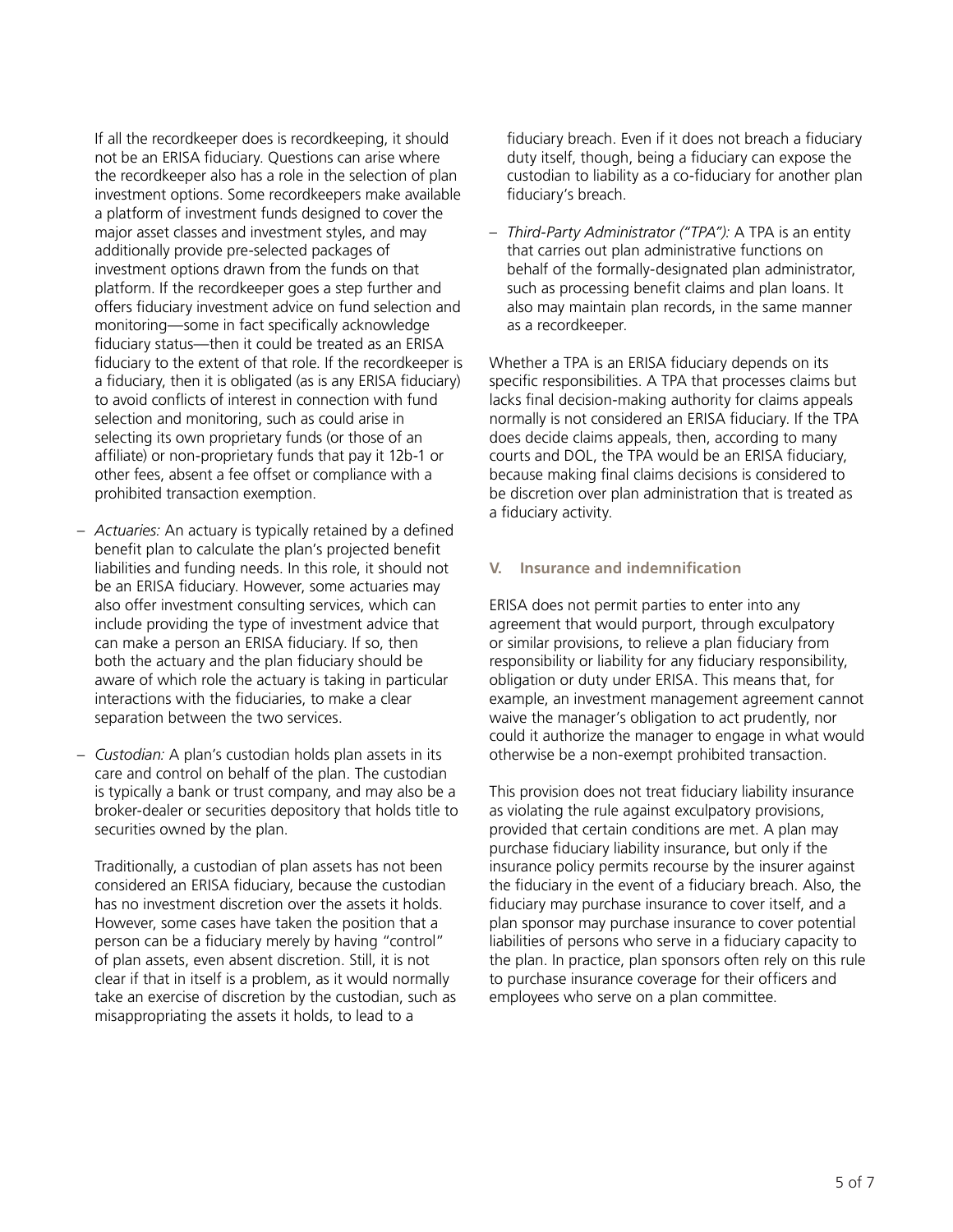There was a question as to how this rule would apply to indemnification provisions, pursuant to which one party agrees to pay for liabilities incurred by the other party. DOL took the position that the rule against exculpatory provisions permits indemnification agreements that leave the fiduciary fully responsible and liable, but merely permit another party to satisfy the fiduciary's liability, as the fiduciary has not actually been relieved of liability. According to DOL, this is no different than a fiduciary's employer purchasing insurance. Thus, for example, a plan sponsor may agree to indemnify liabilities incurred by a person that provides fiduciary services to the plan, as an inducement to obtain those services for the plan (subject to the risk of the plan sponsor becoming insolvent or otherwise unable to meet this obligation, if triggered the indemnification commitment is only as good as the party standing behind it). However, the plan itself may not offer indemnification for fiduciary liability, as this would have the same result as an exculpatory clause—it would effectively relieve the fiduciary of liability to the plan. Some courts have extended this concept not to permit a plan sponsor to indemnify fiduciaries of an employee stock ownership plan—a plan that primarily invests in stock of the plan sponsor—because the indemnification obligation would ultimately be borne by the plan through a decrease in the plan sponsor's stock value.

A DOL lawsuit called into question a plan sponsor's agreement to indemnify a plan trustee for any liability the trustee incurred in responding to tender offers for the plan sponsor's stock, without condition and regardless of fault, so long as the trustee followed the participant direction provisions of the plan document. DOL had previously issued a letter holding that those participant direction provisions violated ERISA. The court voided the indemnification provision, viewing it as creating a financial incentive for the trustee to abdicate its responsibility under ERISA to exercise independent judgment in deciding whether to follow participant directions on the tender offer. In the court's view, the specific provision appeared designed to encourage a course of conduct without regard to whether it violated ERISA, unlike more typical provisions that are not tied to a specific course of conduct and carve out violations of law and egregious conduct by the indemnified party.

The DOL guidance cautions that while certain indemnification arrangements do not contravene the rule against exculpatory provisions, parties agreeing to indemnification should consider whether the arrangement complies with the other ERISA fiduciary rules, such as the requirement to act prudently and solely in the interests of the plan participants and beneficiaries, and other applicable laws. In addition, DOL has indicated that an indemnification or limitation of liability provision that does not provide an exception for the party's fraud or willful misconduct is void as against public policy. Whether a provision that indemnifies a party, or limits the party's liability, for its negligence and unintentional malpractice is consistent with ERISA would, under this analysis, depend on considerations relating to the reasonableness of the arrangement as a whole, such as whether the plan can obtain comparable services at comparable costs from other service providers without having to agree to such provisions and the potential risks to the plan.

#### **VI. Fiduciary audit**

The complex framework of rules and regulations that applies to the management and oversight of an ERISAgoverned plan means that anyone serving as an ERISA plan fiduciary is subject to ongoing risks and potential liabilities. One way to try to mitigate those risks is through a fiduciary audit.

A fiduciary audit involves retaining persons with expertise on ERISA plan matters to review how the plan fiduciaries are carrying out their responsibilities to determine the level of compliance, whether there are steps to take to improve compliance, and whether there are violations that should be corrected. The concept is to simulate the type of review that would be conducted by DOL or another governmental regulator, to anticipate the types of issues that could be raised and to address them before they are raised by a regulator or in a lawsuit. The results may range from recommendations of minor procedural changes in the process for oversight of plan management to making payments to the plan to correct potential prohibited transactions or other violations.